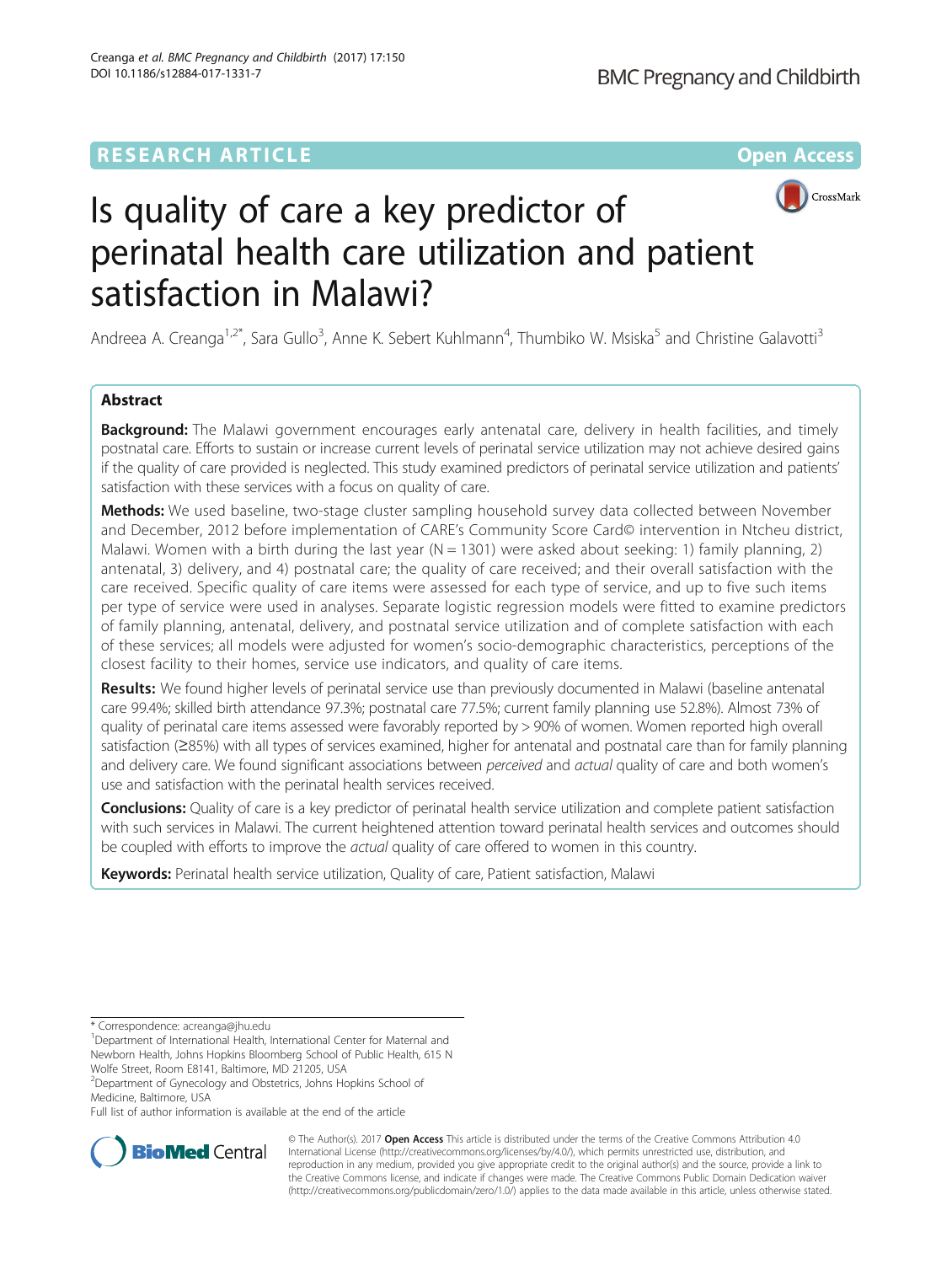# Background

The United Nations Millennium Development Goal 5 brought a concentrated global focus to reduce maternal mortality and ensure universal access to reproductive health [[1\]](#page-11-0). Access to skilled attendants for all antenatal, delivery, and postnatal care has been heavily promoted worldwide [[2](#page-11-0)], and recent surveys document an increase in use of facility-based perinatal services and considerable progress in family planning use in a majority of developing countries [[1\]](#page-11-0). Yet, many now recognize that efforts to sustain or further increase use of these services in developing countries are unlikely to achieve desired gains if no attention is paid to the quality of care provided [[3\]](#page-11-0).

Hulton et al. have long asserted that the *actual* quality of care is only theoretical if women's experiences receiving health services deter them from returning for subsequent care [\[4](#page-11-0)]. The *perceived* quality of care has been found to be an important determinant of service utilization [\[5, 6\]](#page-11-0). Women who perceive the quality of care in a health facility to be high are more likely to seek services there [\[7](#page-11-0), [8\]](#page-11-0); conversely, perceived poor quality of care can lead to underutilization of services [[9](#page-11-0)–[12](#page-11-0)]. Both actual and perceived quality of care can be measured, and several frameworks for doing so have been proposed in the literature [[4, 13\]](#page-11-0). Patient satisfaction is one of the most frequently reported outcome measures of quality of care [\[14\]](#page-11-0). It was defined as "patient's judgment on the quality and goodness of care" [\[13](#page-11-0)] or "a subjective and dynamic perception of the extent to which the expected health care is received" [\[15\]](#page-11-0), and, it is, therefore, of key interest to quality improvement in health care.

The Malawi government encourages early antenatal care, delivery in health facilities, and timely postnatal care for mothers and newborns [[16\]](#page-11-0). The most recent Demographic and Health Survey conducted in Malawi found that 95% of pregnant women receive antenatal care from a skilled provider, but only 71% deliver with a skilled birth attendant and 43% receive postnatal care within the first two days after birth as recommended; also, while 65% of all women reported ever using a method of contraception, only 35% used such a method at the time of the survey [[17](#page-11-0)]. A recent qualitative study assessed women's perceived quality of perinatal care offered in health facilities in the country and showed that women did not know what quality of care to expect, but wanted to be well received at health facilities and treated with kindness, respect and dignity [[18\]](#page-11-0). In an earlier study, Chanza et al. showed that health workers who used abusive language and had hostile behaviors deterred Malawian women from using health facilities for deliveries [[19](#page-11-0)]. Similarly, another qualitative study that explored reasons why women in Malawi delivered at home without skilled attendance despite receiving antenatal care at a health centre identified health workers' attitudes as key to women's decision to deliver at home [[20\]](#page-11-0). According to the National Reproductive Health Service Delivery guidelines in Malawi, quality of care should focus on mutual satisfaction of both patients and providers [\[16](#page-11-0)]. Information on Malawian women's perceptions of the quality of perinatal care and their satisfaction with the perinatal care received in health facilities is scarce [[18](#page-11-0), [21\]](#page-11-0). Gaining a better understanding of key predictors of perinatal health service utilization and women's satisfaction with these services can support Government efforts to ensure long-term demand for high quality perinatal care in Malawi. This study has two objectives: 1) to examine predictors of perinatal health service utilization, and 2) to assess patient satisfaction with these services when last obtained.

# Methods

## Study setting, population, and intervention

Ntcheu district is centrally located in Malawi along the border with Mozambique. Between January 2012 and December 2015, CARE implemented a Community Score Card© intervention aimed at improving utilization and quality of perinatal health services in this district [[22\]](#page-11-0), and used a cluster randomized design to evaluate the intervention. Both the intervention and the evaluation design are described in detail elsewhere [\[22](#page-11-0)]. The evaluation involved cross-sectional baseline and endline surveys of women aged 15–49 years who have given birth within the last 12 months and whose babies were alive. This analysis uses baseline data collected from 1301 women (response rate = 98%) before implementation of the intervention between November-December, 2012. The survey took 40–60 min to complete and was conducted in Chichewa in a private area of the house; all data were self-reported. Verbal informed consent was obtained from all study participants (Additional file [1\)](#page-11-0).

## Analytical methods

We assessed the following population (women 15–49 years) characteristics: age, parity (1, 2, 3–4, 5+ children born), religion (Catholic, Presbyterian, other Christian, and other), Ngoni ethnicity (yes/no), marital status (married/in union or unmarried/divorced/widowed), education (completed years), reading level (cannot read simple sentence, reads part of a simple sentence, or reads the entire sentence), and household wealth (quintiles of a household wealth index constructed using principal component analysis of household item possession). Women's perceptions of the quality of care offered in facilities closest to their residence were also examined given literature-informed expectations that: 1) if interested in obtaining perinatal health services, including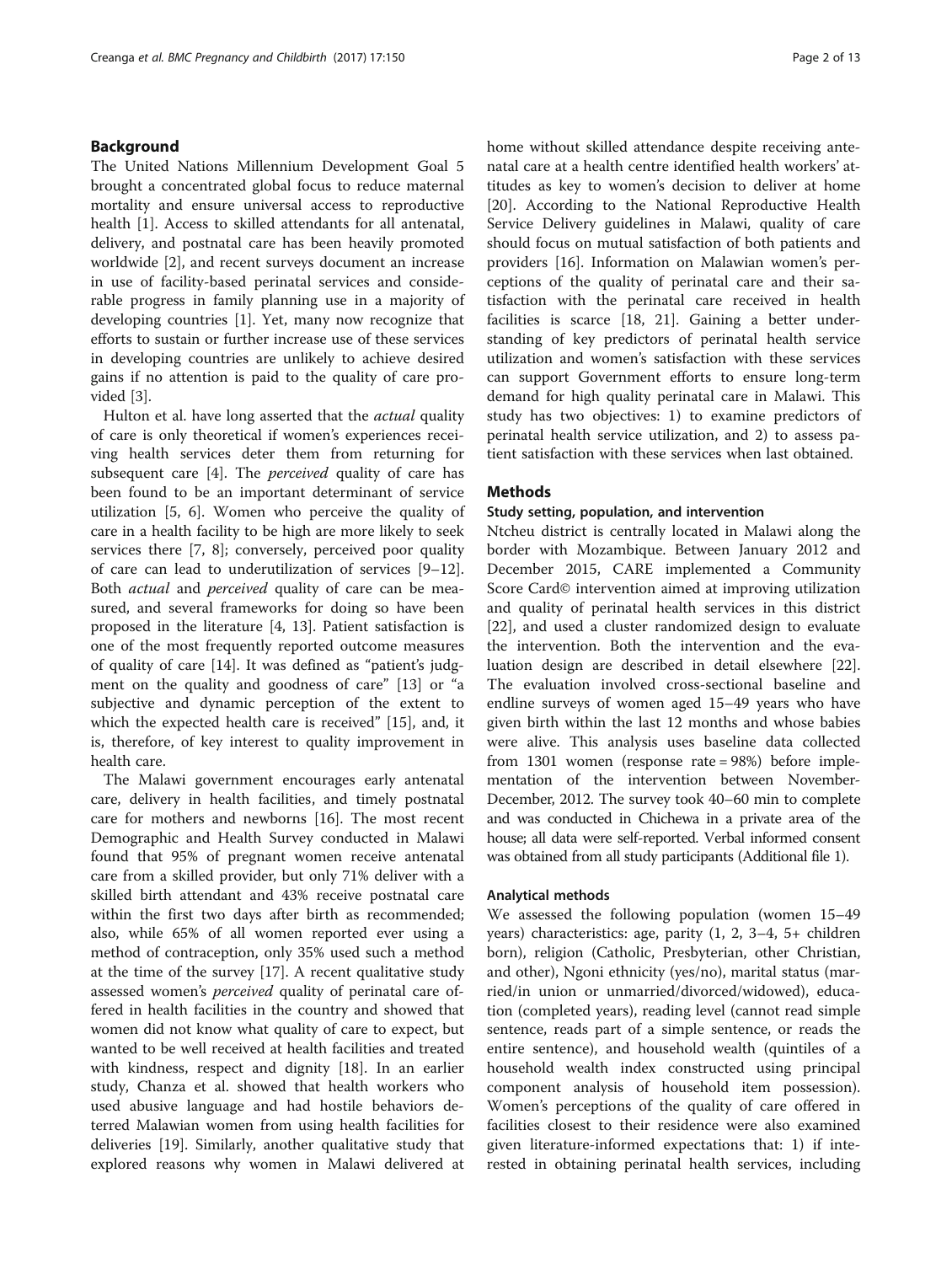family planning, women would most likely seek care at the most easily accessible facility, and 2) if the closest health facility is not perceived as providing high quality services, women will likely not seek services there and will have an overall lower likelihood of seeking services elsewhere. Specifically, we assessed perceptions regarding the cleanliness of the facility, whether the staff ensures patients' privacy, whether one or more providers are always available at the facility, whether high quality services are offered, and whether unmarried women can access family planning and other reproductive health services there as a proxy for service accessibility. Assesment used 5-point Likert scales (strongly agree, agree, neutral, disagree, strongly disagree) and responses were dichotomized (agree or strongly agree vs. any other response) for use in analyses. In addition, we captured the time needed to reach this closest health facility using readily available means of transportation (<30 min, 30–59 min, 1–2 h, >2 h).

The perinatal health services of interest were family planning (ever and current use), antenatal care (use during the last pregnancy, pregnancy trimester of initiation during the last pregnancy, and number of visits obtained during the last pregnancy), delivery care (use at last delivery), and postnatal care (use after last delivery and number of maternal or neonatal checks within 2 months postpartum).

Survey questions to assess quality of care were developed separately for each type of health services (family planning, antenatal care, delivery care, and postnatal care) using the Hulton framework on quality of maternity care as guide (Table [3\)](#page-5-0) [\[4](#page-11-0)]. We created binary variables for each actual and perceived quality of care items in our assessment  $-$  yes, if the quality aspect was reported as met; no, if it was not. We used the distribution of these variables to select up to five quality of care items with the highest response variability (i.e. <95% favorable responses) for each outcome; there was one exception to these criteria for the family planning outcome – we used one item with 96.7% favorable responses because it represented a very distinct quality of care domain than the other four quality of care items chosen (i.e. whether or not the provider scheduled a follow-up visit). For family planning, of 13 quality of care items assessed, the five items chosen were: patient's contentment with the specific method chosen (patient got the method she wanted –  $yes/no)$  and four elements of actual quality of family planning service provision used to construct an index of family planning quality provision ranging from 0 (none of the 4 quality aspects were reported) to 4 (all 4 quality aspects were reported). For antenatal care, we captured whether women received antenatal care from a skilled provider and used one of five quality of care items assessed (discussion

about pregnancy danger signs). For delivery care, we recorded whether the woman had a skilled birth attendant or not, the time (in hours) before the first consult upon arrival at the facility, and used five of 12 related quality of care items to construct an index of L&D management quality; the index ranged from 0 (none of the 5 quality aspects were reported) to 5 (all 5 quality aspects were reported). For postnatal care, we captured whether women received care at the first postnatal check from a skilled provider and used one of the three quality of care items assessed for this outcome (discussion about postpartum danger signs).

Patient satisfaction with each type of service when last received was ascertained using a common question with response options measured on a 5-point Likert scale: completely unsatisfied, unsatisfied, neutral, satisfied, and completely satisfied. Given the distribution of responses, we created and used in analyses a dichotomous patient satisfaction variable (completely satisfied vs any other response) for each type of perinatal health services. Faced with the possibility of social desirability bias altering patient satisfaction responses, we attempted to validate these responses by also asking women how likely they would be to recommend the services they received to others. Responses to these questions were also measured on a 5-point Likert scale: very likely, likely, neutral, unlikely, very unlikely. We examined correlation coefficients between reported patient satisfaction and likelihood of recommending the same services to others for each type of service.

To examine predictors of perinatal health service utilization, our first study objective, we fitted logistic regression models for both ever and current use of family planning, initiation of antenatal care in 1st trimester, delivery in a health facility, and receipt of at least one postnatal check within 2 months of delivery. All models were adjusted for the socio-demographic characteristics described above with two exceptions: age and parity were highly correlated and only parity was included in all regression models; education attainment (measured in single years) and reading level were also highly correlated, and we included only reading level in all regression models. Parity was chosen over age given our interest in quality of care and women's satisfaction with the care received – at the population-level, we consider that parity is a better control variable for the level of maternity care that a woman needs and expects to receive. Women's proven reading capability was preferred over education level because it is a more objective measure of a woman's ability to obtain information on her own. All models were also adjusted for women's perceptions of the quality of care at the closest health facility to their homes and for the time needed to reach this facility.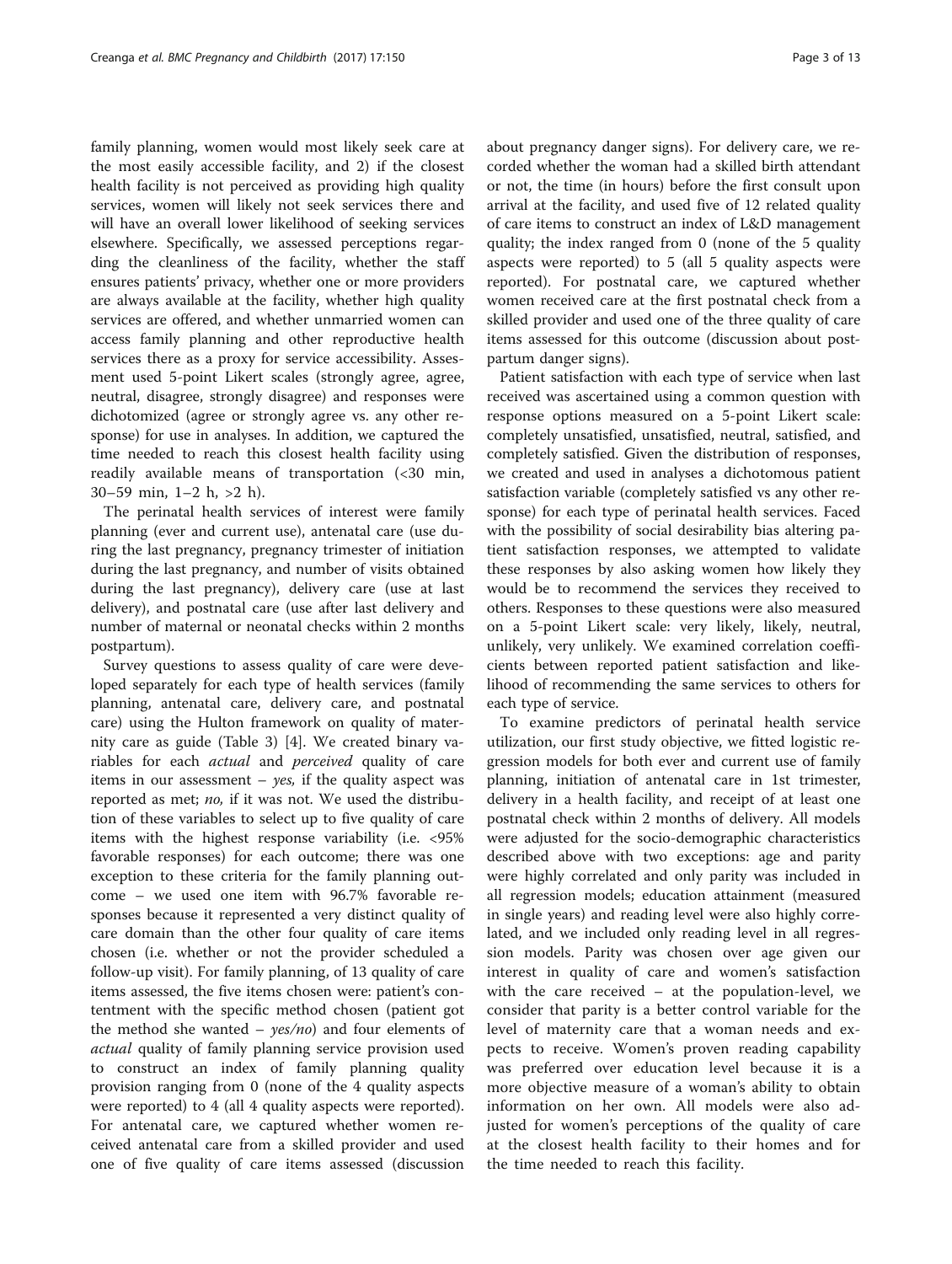For the second study objective, we restricted analyses to women who have ever used family planning, used antenatal, delivery, and postnatal care during their last pregnancy, respectively. We fitted 4 logistic regression models for complete satisfaction with each of these types of services when last received. Models were adjusted for the same socio-demographic and closest health facility characteristics as well as additional factors that are theoretically expected to predict service satisfaction. Specifically, the regression model of satisfaction with family planning services was also adjusted for the ownership of the facility where services were last received (Government, private/mission-based, other), for whether the woman got the method she wanted, and the index of family planning quality provision. The model fitted for satisfaction with antenatal care services was also adjusted for the trimester when such care was initiated and the total number of visits received; for having received antenatal care from a skilled provider; and for having discussed pregnancy danger signs during antenatal care. Satisfaction with delivery care was additionally modeled on the ownership of the facility where the woman delivered (Government, private/mission-based, other), having had a skilled provider, the time to first consult before delivery, and the index of L&D management quality. The model of satisfaction with postnatal care was also adjusted for having a skilled provider, the timing of the first postnatal check given that the majority of women only had one checkup within 2 months postpartum, and having discussed postnatal danger signs with the provider.

All analyses were conducted in Stata version 13 and were adjusted for the complex survey design using Taylor's linearization method. The research protocol was reviewed and approved by Malawi's National Health Science Research Committee.

# Results

Of the 1301 women 15–49 years in our sample, about a quarter (26.4%) gave birth for the first time the year before the interview, while over half (52.5%) had 3 or more births (Table 1). The vast majority of women were of Ngoni ethnicity (88.7%) and married or in union (88.7%).

Utilization of perinatal health services was high for antenatal care (99.4% attended at least one visit) and delivery care (97.3% delivered in a health facility), and relatively lower for postnatal care (77.5% had at least one postnatal check) and family planning (74.5% ever use and 52.8% current use of any contraceptive method; Table [2](#page-4-0)). However, only 16.4% of women initiated antenatal care in their first trimester, while 5.6% did so in the third trimester of pregnancy. It was at Government facilities that 84.8 and 80.1% of women last received family planning services and last delivered, respectively.

| <b>Table 1</b> Women's socio-demographic characteristics and their |  |
|--------------------------------------------------------------------|--|
| perceptions regarding the closest health facility to their         |  |
| residence: Malawi, 2012                                            |  |

| Characteristics                   | $N = 1301$  |
|-----------------------------------|-------------|
| Women's socio-demographic         |             |
| Age (median (range); years)       | $25(15-48)$ |
| Parity (%)                        |             |
| 1                                 | 26.4        |
| $\overline{2}$                    | 21.1        |
| $3 - 4$                           | 33.4        |
| $\geq$ 5                          | 19.1        |
| Religion (%)                      |             |
| Catholic                          | 23.5        |
| Presbyterian                      | 13.1        |
| Other Christian                   | 58.8        |
| Other                             | 4.6         |
| Ngoni ethnicity (%)               |             |
| Yes                               | 88.7        |
| No                                | 11.3        |
| Marital status (%)                |             |
| Married/living together           | 88.7        |
| Unmarried/divorced/widowed        | 11.3        |
| Education (median (range); years) | $4(0-8)$    |
| Reading level (%)                 |             |
| Cannot read simple sentence       | 29.5        |
| Reads part of sentence            | 12.1        |
| Reads the entire sentence         | 58.4        |
| Household wealth (quintiles; %)   |             |
| 1st (poorest)                     | 13.1        |
| 2nd                               | 26.1        |
| 3rd                               | 19.9        |
| 4th                               | 18.5        |
| 5th (richest)                     | 22.4        |

Notes: All data are weighted

FP/RH family planning/reproductive health

Assessment of quality of care aspects revealed high actual and perceived quality of perinatal services. The quality of care at the closest health facility to women's residence was generally perceived as high (Table [3](#page-5-0)). More than half of the women interviewed had to travel over an hour to reach the closest health facility. Nine of 13 family planning quality items, seven of 12 delivery care quality items, and all antenatal and postnatal care quality items assessed were positively reported on by more than 90% of women. Almost 90% of ever users of family planning obtained the method they wanted the last time they sought family planning services; method provision was accompanied by an average of 3.5 of the 4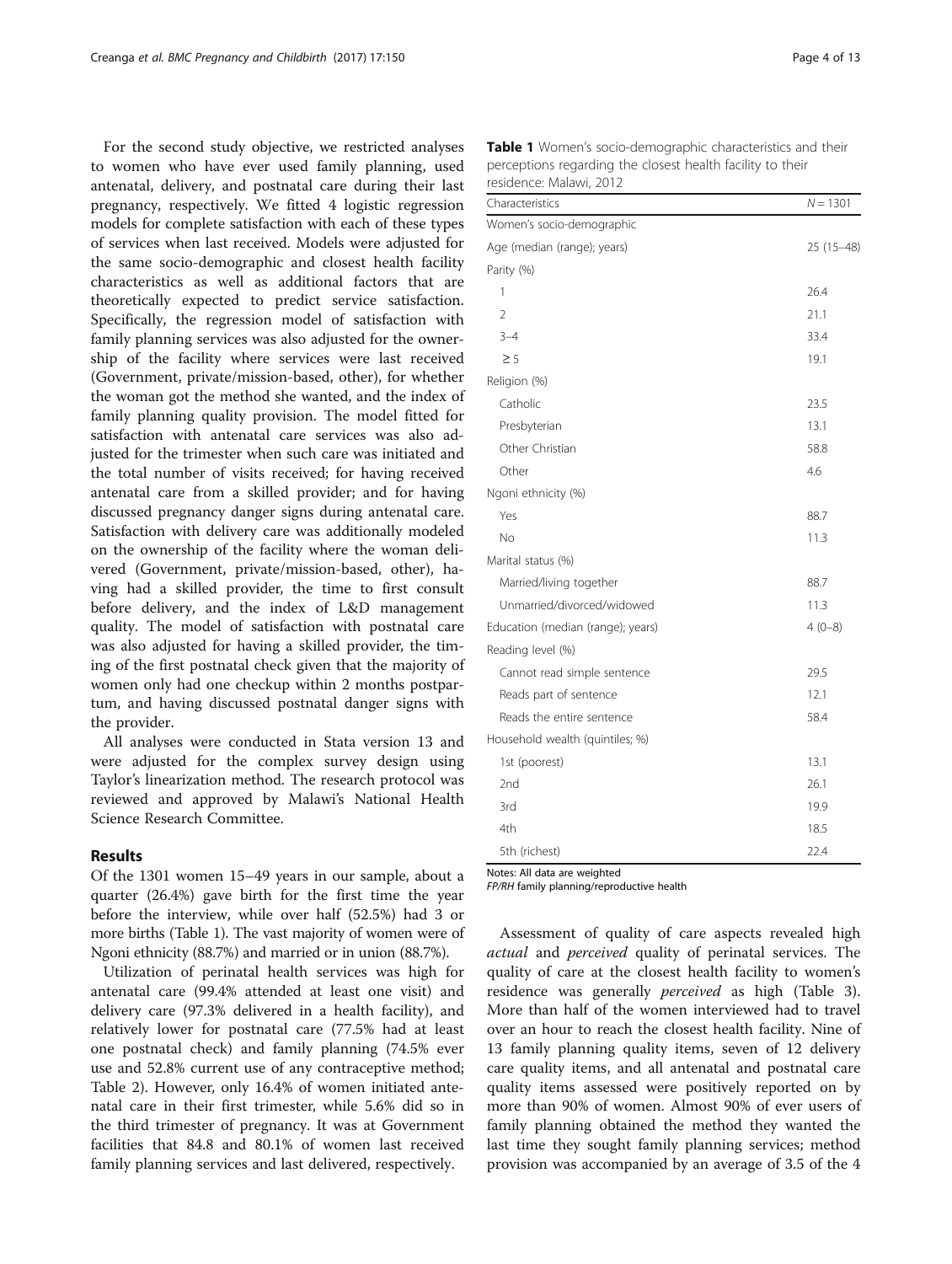women's odds of obtaining at least one postnatal check (OR = 2.18; 95% CI 1.34–3.55). Nulliparous women were 13 times (OR = 13.01; 95% CI 1.71–78.76) more likely than women with 3–4 births to deliver in a health facility, and compared to women in the highest wealth quintile, those in the lowest three wealth quintile had lower odds of doing so. Women with the perception that the closest facility to their home offers high quality services had significantly 99.4 3.7 (1.1) 97.3

higher odds of being completely versus less than completely satisfied with their last antenatal care visit ( $OR =$ 1.77; 95% CI 1.00–3.12) and last delivery (OR = 1.97; 95% CI 1.20–3.26; Table [6](#page-8-0)). Women's perception that the closest facility to their home is clean was a significant predictor of complete satisfaction with the delivery  $(OR = 2.85; 95\% CI 1.38–5.89)$  and postnatal  $(OR = 3.53;$ 95% CI 1.50–8.30) care received. Relative to women who were 1–2 h away from the closest facility, those <30 min away had about half the odds of being completely satisfied with all 4 types of services; yet, those living >2 h had 2.7 times significantly higher odds of being completely satisfied with the family planning services they last received. Complete satisfaction with services appears to be strongly associated with the content of care or the actual quality of care received. With regard to family planning, for each one unit increase in the quality of family planning provision index, the odds of complete satisfaction with the family planning services received increased by about  $50\%$  (OR = 1.49; 95% CI 1.21–1.84). Also, for every one unit increase in the L&D management quality index, the odds of complete satisfaction with delivery services almost doubled  $(OR = 1.96;$ 95% CI 1.70–2.27).

We identified several significant predictors of perinatal health service use in our population (Table [5\)](#page-7-0). Importantly, women who lived <30 min from a health facility were about half more likely  $(OR = 1.54; 95\% \text{ CI } 1.00-$ 2.36) to have ever used family planning than those for whom the closest facility was 1–2 h away. Women who lived > 2 h than 1–2 h away from a health facility significantly decreased women's odds of starting antenatal care in the first pregnancy trimester. Being <30 min rather than 1–2 h from a health facility more than doubled

# **Discussion**

We found higher levels of perinatal health service use in Ntcheu district at the end of 2012 than documented by the 2010 Malawi Demographic and Health Survey, yet in line with the 2014 Malawi MDG Endline Survey [\[23](#page-11-0)]. Thus, there is now need to not only further increase use of perinatal services, including family planning, but also to sustain current levels of use in Ntcheu district to meet women's needs. We found that married women were about 4 times more likely to be ever or current

FP family planning, ANC antenatal care

Notes: All data are weighted; <sup>a</sup>Among the 1281 non-pregnant, fertile women;<br><sup>b</sup>Of those who delivered in a bealth facility: SMaternal and/or neonatal care Of those who delivered in a health facility; <sup>c</sup>Maternal and/or neonatal care given interest in contact with health care system following delivery

items of actual quality of family planning provision examined (Table [4\)](#page-6-0). While 96.2 and 93.0% of women obtained antenatal and postnatal care, respectively, from a skilled provider, only 91.5% of them were told about pregnancy danger signs and only 90.4% about postpartum danger signs. A high 97.5% of women who delivered in a health facility did so with a skilled birth attendant; yet, of the five L&D service quality items assessed, on average, women reported positively on 3.8 of them. Complete satisfaction with services when last received was overwhelmingly high ranging between 84.7% for delivery care and 89.3% for antenatal care. For all types of services, the distribution of women's satisfaction with services closely matches that of women's likelihood to recommend the same services to others (data not shown).

<span id="page-4-0"></span>Table 2 Indicators of maternal and neonatal health service utilization: Malawi, 2012

| Indicators      |                                                                                         | $N = 1301$ |
|-----------------|-----------------------------------------------------------------------------------------|------------|
| Family planning | Ever use of FP (%)                                                                      | 74.5       |
|                 | Current use <sup>a</sup> of FP (%)                                                      | 52.8       |
|                 | Place where FP services<br>last obtained (%)                                            |            |
|                 | Government facility                                                                     | 84.8       |
|                 | Private/mission-based facility                                                          | 12.9       |
|                 | Other                                                                                   | 7.4        |
| Antenatal care  | Antenatal care use at last<br>pregnancy (%)                                             | 99.4       |
|                 | Trimester when ANC initiated<br>during last pregnancy (%)                               |            |
|                 | 1st                                                                                     | 164        |
|                 | 2nd                                                                                     | 78.0       |
|                 | 3rd                                                                                     | 5.6        |
|                 | Number of ANC visits during<br>last pregnancy (mean/std dev)                            | 3.7(1.1)   |
| Delivery care   | Last delivery occurred in a<br>health facility (%)                                      | 97.3       |
|                 | Facility ownership at last<br>delivery <sup>b</sup> (%)                                 |            |
|                 | Government facility                                                                     | 80.1       |
|                 | Private/mission-based facility                                                          | 19.9       |
| Postnatal care  | Postnatal care use <sup>c</sup> following<br>last delivery (%)                          | 77.5       |
|                 | Timing of 1st postnatal check <sup>c</sup><br>(mean (std dev); weeks)                   | 3.1(1.7)   |
|                 | Number of postnatal checks <sup>c</sup><br>within 2 months postpartum<br>(mean/std dev) | 3.1(0.7)   |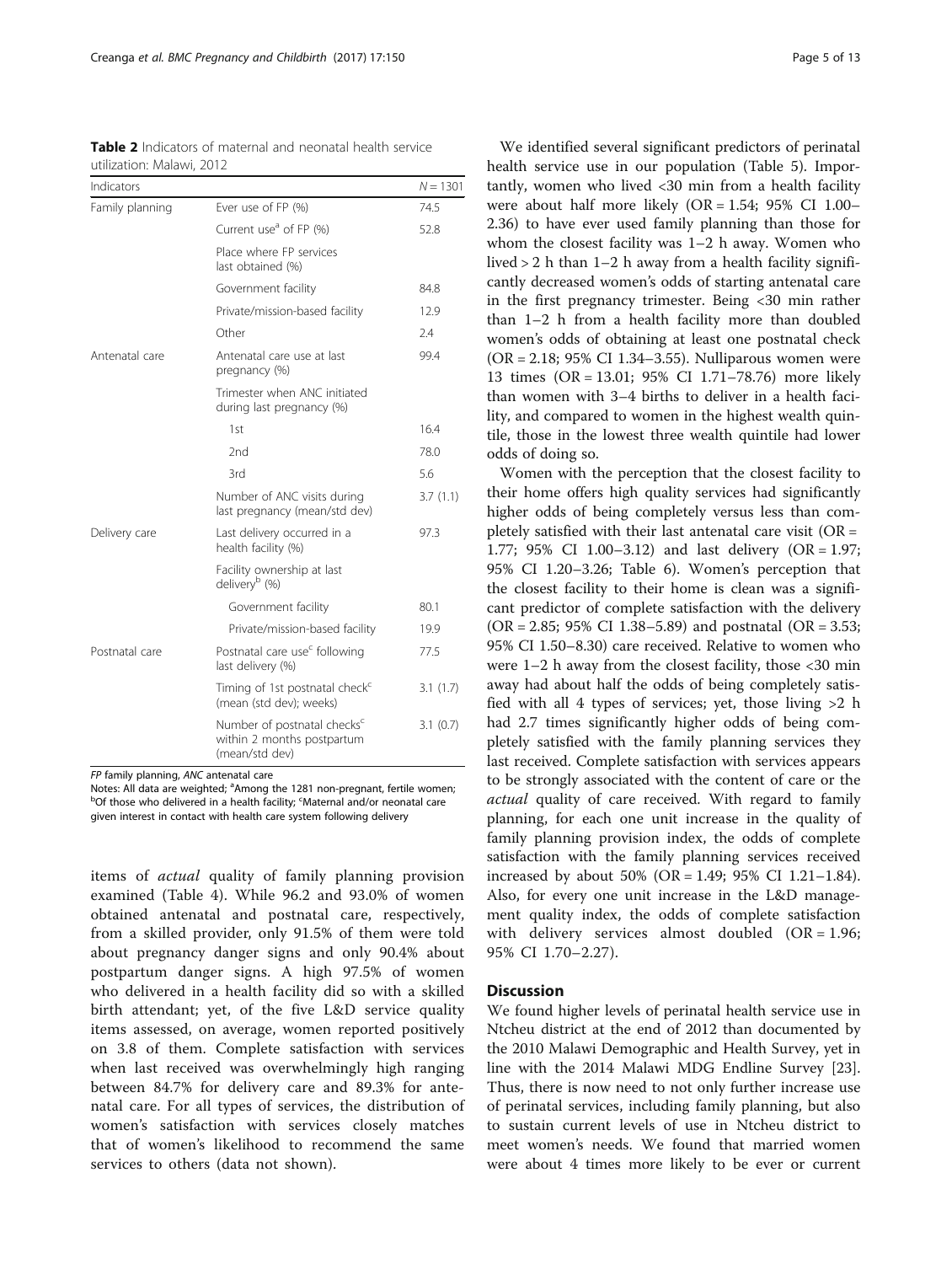<span id="page-5-0"></span>

| Quality of care items assessed                                                                                               | $\%$ |
|------------------------------------------------------------------------------------------------------------------------------|------|
| General perceptions on the quality of care offered at the<br>closest health facility to the woman's residence ( $N = 1301$ ) |      |
| Perception that facility is clean (%)                                                                                        | 96.5 |
| Perception that staff ensures patients' privacy (%)                                                                          | 93.3 |
| Perception that provider(s) is(are) always available (%)                                                                     | 89.8 |
| Perception that staff provides high quality services (%)                                                                     | 89.1 |
| Perception that unmarried women can access FP/RH<br>services (%)                                                             | 68.5 |
| Time to reach closest facility (%)                                                                                           |      |
| $<$ 30 min                                                                                                                   | 14.5 |
| 30-59 min                                                                                                                    | 30.9 |
| $1 - 2h$                                                                                                                     | 36.7 |
| >2 h                                                                                                                         | 17.9 |
| Family planning ( $N = 949$ )                                                                                                |      |
| 1. Did provider mention if the method protects<br>against HIV infection?                                                     | 67.2 |
| 2. Did provider discuss possible side effects of<br>the method chosen?                                                       | 88.3 |
| 3. Did you get the method you wanted?                                                                                        | 89.7 |
| 4. Did provider explain how to use the method<br>chosen?                                                                     | 94.3 |
| 5. Did the provider schedule a follow-up visit?                                                                              | 96.7 |
| 6. Did anyone at the health facility discourage you<br>from using family planning? <sup>a</sup>                              | 98.7 |
| 7. Did the health provider tell you that it was your<br>decision whether you choose to use FP?                               | 98.7 |
| 8. Were you given all the information or explanations<br>you needed?                                                         | 98.9 |
| 9. Were you treated with respect and dignity?                                                                                | 99.1 |
| 10. Did you feel the information you shared during<br>your visit would be kept confidential?                                 | 99.3 |
| 11. Were you spoken to in a way that you could<br>understand?                                                                | 99.4 |
| 12. Were you treated with kindness and understanding?                                                                        | 99.5 |
| 13. Overall, did you feel it was your decision alone<br>whether to use family planning?                                      | 99.5 |
| Antenatal care ( $N = 1291$ )                                                                                                |      |
| 1. Discussion of pregnancy danger signs                                                                                      | 91.5 |
| 2. The importance of going to a health facility for<br>antenatal checks                                                      | 97.1 |
| 3. The importance of HIV testing during pregnancy                                                                            | 98.6 |
| 4. How to create a birth plan to prepare for the birth<br>of your child                                                      | 98.6 |
| 5. The importance of exclusive breastfeeding                                                                                 | 98.8 |
| Delivery care ( $N = 1262$ )                                                                                                 |      |
| 1. Were you able to move around and choose the<br>position that made you most comfortable?                                   | 51.4 |
| 2. Were you involved enough in decisions about<br>your care?                                                                 | 73.6 |

|                                                   |  |  |  | Table 3 Quality of care items used in our assessment of |  |
|---------------------------------------------------|--|--|--|---------------------------------------------------------|--|
| maternal and neonatal health services (Continued) |  |  |  |                                                         |  |

| 3. Did you feel you got the pain relief you wanted?                                                    | 78.7 |
|--------------------------------------------------------------------------------------------------------|------|
| 4. Were you left alone by midwives or doctors at a<br>time when it worried you? <sup>a</sup>           | 84.3 |
| 5. Did the provider yell at or humiliate you in any<br>way? <sup>a</sup>                               | 84.5 |
| 6. Were you treated with kindness and understanding?                                                   | 94.7 |
| 7. Were you spoken to in a way you could understand?                                                   | 94.7 |
| 8. Were you given the information or explanations you<br>needed?                                       | 94.8 |
| 9. Did the health provider check on you and your baby<br>for any problems prior to discharge?          | 95.1 |
| 10. Were you treated with respect and dignity?                                                         | 95.8 |
| 11. Did you have confidence and trust in the staff caring<br>for you during your labor and childbirth? | 96.9 |
| 12. Was the labor or delivery room you were in clean?                                                  | 98.0 |
| Postnatal care (N = 1005)                                                                              |      |
| 1. Did the provider counsel you on danger signs to<br>watch for in you and in your child?              | 90.4 |
| 2. Did the provider give you breastfeeding support and<br>counseling?                                  | 95.4 |
| 3. Did the provider counsel you on methods to avoid<br>or delay another pregnancy?                     | 97.9 |
| Note: Bolded items were chosen for inclusion in regression analyses. <sup>a</sup> ltems                |      |

were reverse coded; "no" responses are reported here

users of family planning, while women of lower parity were less likely to be ever or current users of family planning. Targeting unmarried and low parity women with family planning messages and counseling may lead to an increase in contraceptive use prevalence and healthy spacing of births in these subgroups of women.

Proximity to a health facility was significantly associated with women's use of perinatal services. Women who lived <30 min compared to those 1–2 h from a health facility had significantly higher odds of being ever users of family planning and of using postnatal care; conversely, those residing >2 h compared to 1–2 h from a health facility were less likely to initiate antenatal care in their first trimester of pregnancy. These findings highlight the need for lower level health facilities, not only district and referral hospitals, to be capable to offer counseling, basic emergency obstetric care, family planning, and neonatal health services as well as referrals to district hospitals when complications occur.

The importance of early initiation of antenatal care should be stressed at every medical encounter with women of reproductive age. In addition, we found that nulliparous women were significantly more likely to deliver with a skilled birth attendant when compared to their counterparts. This may be the beginning of a generational change in delivery practices in Malawi whereby increasingly higher percentages of nulliparous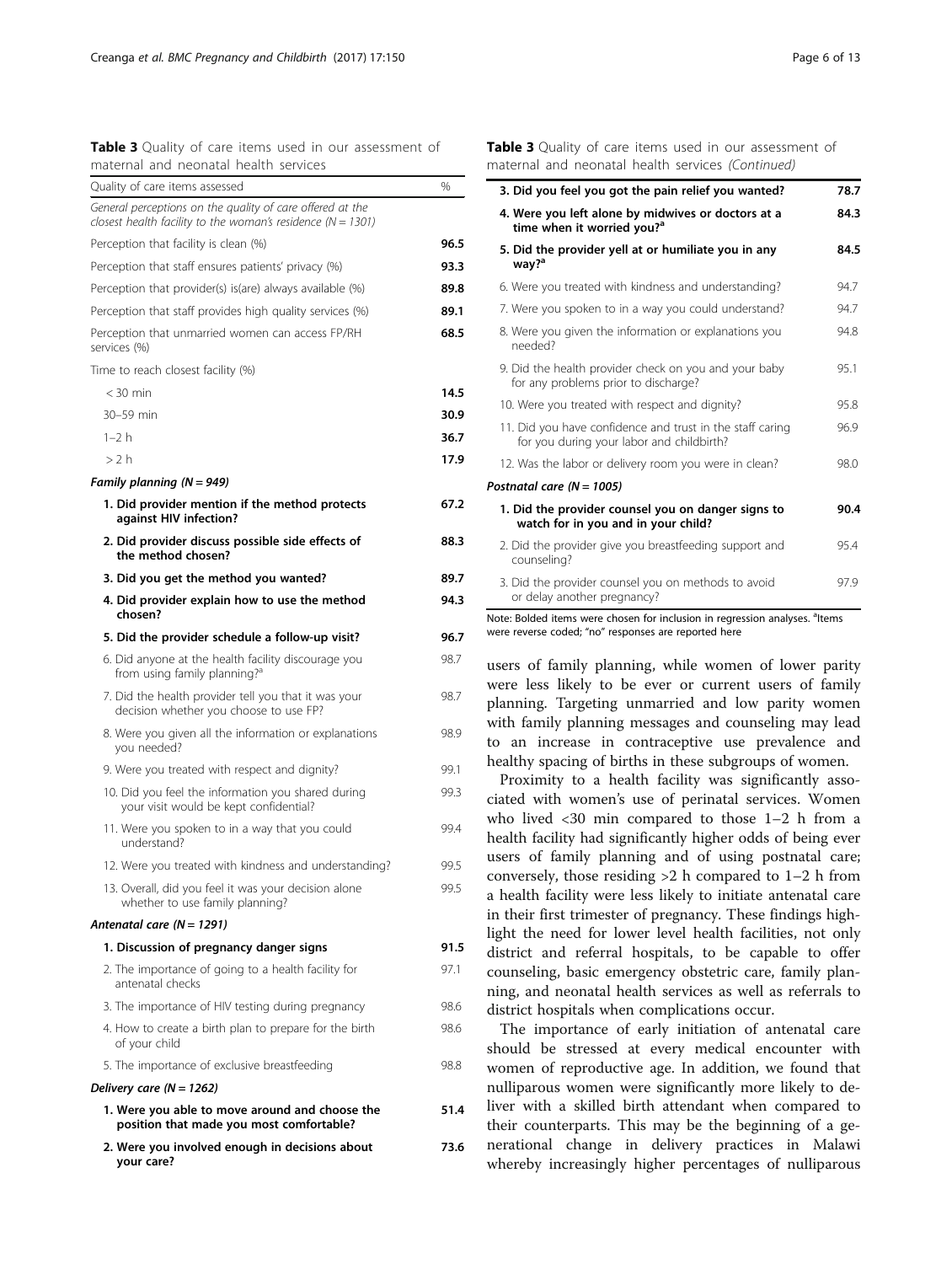<span id="page-6-0"></span>Table 4 Indicators of quality of care and satisfaction with maternal & neonatal health services when last received: Malawi, 2012

| Indicators      |                                                                            |          |
|-----------------|----------------------------------------------------------------------------|----------|
| Family planning | Respondent got the method she wanted (%)                                   | 89.7     |
| $N = 949$       | Index <sup>a</sup> of FP quality provision (mean/std dev)                  | 3.5(0.8) |
|                 | Completely satisfied with last FP services<br>received (%)                 | 87.6     |
| Antenatal care  | ANC from skilled provider (%)                                              | 96.2     |
| $N = 1291$      | Pregnancy danger signs were discussed (%)                                  | 91.5     |
|                 | Completely satisfied with last ANC care<br>received (%)                    | 88.2     |
| Delivery care   | Skilled birth attendant (%)                                                | 97.5     |
| $N = 1262$      | Time to first consult before delivery mean<br>(std dev; hours)             | 0.4(2.1) |
|                 | Index <sup>b</sup> of delivery service quality provision<br>(mean/std dev) | 3.8(1.2) |
|                 | Completely satisfied with last delivery care<br>received (%)               | 83.2     |
| Postnatal care  | Skilled provider at 1st postnatal check <sup>c</sup> (%)                   | 93.0     |
| $N = 1005$      | Postpartum <sup>c</sup> danger signs were discussed (%)                    | 90.4     |
|                 | Completely satisfied with last postnatal care <sup>c</sup><br>received (%) | 87.9     |

FP family planning, ANC antenatal care

Notes: All data are weighted; <sup>a</sup>lndex constructed using 4 items: provider explained how to use chosen FP method, explained possible side effects, mentioned if method protects against HIV, and scheduled follow-up (range 0–4); <sup>b</sup>Index constructed using 5 items: able to move around and choose the position that made her most comfortable, got the pain relief she wanted, not left alone by providers at a time when it worried her, provider(s) did not yell or humiliate the respondent in any way, and respondent felt involved in decision about her care (range 0–5); <sup>c</sup>Maternal and/or neonatal care given interest in contact with health care system following delivery

women deliver in a health facility with a skilled attendant and, depending on their experiences, may continue this practice at a 2nd and higher order birth. However, when compared to women in the richest wealth quintile, those in the three poorest wealth quintiles were significantly less likely to have a skilled birth attendant. Clearly, without addressing inequities in perinatal care access, making progress in increasing the use of perinatal services may not be a realistic goal despite government policies requiring that women deliver in health facilities and banning traditional birth attendants from assisting with deliveries.

Women reported high overall satisfaction (≥85%) with all perinatal services examined, higher for antenatal and postnatal care than for family planning and delivery care, thus in line with results from other studies that found women to report overall greater satisfaction with their antenatal than delivery care [\[24](#page-11-0)]. The equally high reported likelihood of recommending the perinatal services received to others provides some reassurance with regard to the validity of women's reports of service satisfaction. Other studies in developing countries, while

using other measures, found similarly high satisfaction with perinatal services based on women's self-reports. For example, Changole et al. found that most (97.3%) women who delivered at Queen Elizabeth Central Hospital in Blantyre, the largest hospital in Malawi, reported being satisfied with the care offered [\[21\]](#page-11-0). A study conducted in Bangladesh indicated that the level of maternal satisfaction on delivery care was 92.3% [[25\]](#page-11-0). In Ethiopia, the overall satisfaction with delivery services in a recent small town survey was 81.7% [\[26](#page-11-0)], slightly higher than corresponding figures reported by an older study conducted in Amhara Referral Hospitals (61.9%) and Assela Hospital (80.7%) [[27\]](#page-11-0). However, only 51.9 and 56.0% of women interviewed for two studies conducted in South Africa and Kenya, respectively, were satisfied with their delivery services [[28, 29\]](#page-12-0).

Satisfaction with care does not necessarily equate to receipt of good quality of care – women may not be aware of the standard of care and may have low or no expectations. As others also note, it is unusual for a woman to feel completely satisfied with every aspect of her care during pregnancy, labor and delivery, and postpartum [\[30](#page-12-0)]. Many would report being completely satisfied with the quality of care received, but can easily identify aspects of care that they disliked [\[31](#page-12-0)]. Our assessment of specific items of perinatal care quality revealed interesting findings. Notably, 24 of 33 (73%) quality of perinatal care items assessed were positively reported on by more than 90% of women. These findings should, however, be interpreted with caution in light of results from studies that compared women's reports of care with direct observation of care. For example, Rosen et al. used structured, standardized clinical observation checklists to directly observe quality of care at facilities in five African countries – while women in all five countries reported being treated with dignity and in a supportive manner by providers, some actually experienced poor interactions with them [[3\]](#page-11-0). Thus, reports of perceived quality of care may not accurately reflect the actual quality of care.

Nevertheless, reports of actual quality of care items can be used to improve provider training programs in the district. For family planning, nine in 10 women received the contraceptive method of choice, were counseled on correct method use and possible side-effects, and had a follow-up visit scheduled during the office visit; yet, only two thirds of women were counseled on whether or not their method of choice offered protection against HIV infection the last time they sought family planning services. These results indicate a higher quality of family planning provision in Ntcheu district than documented by the 2013 Malawi Service Provision Assessment at the national level [[32\]](#page-12-0) –the latter found that most family planning consultations included discussions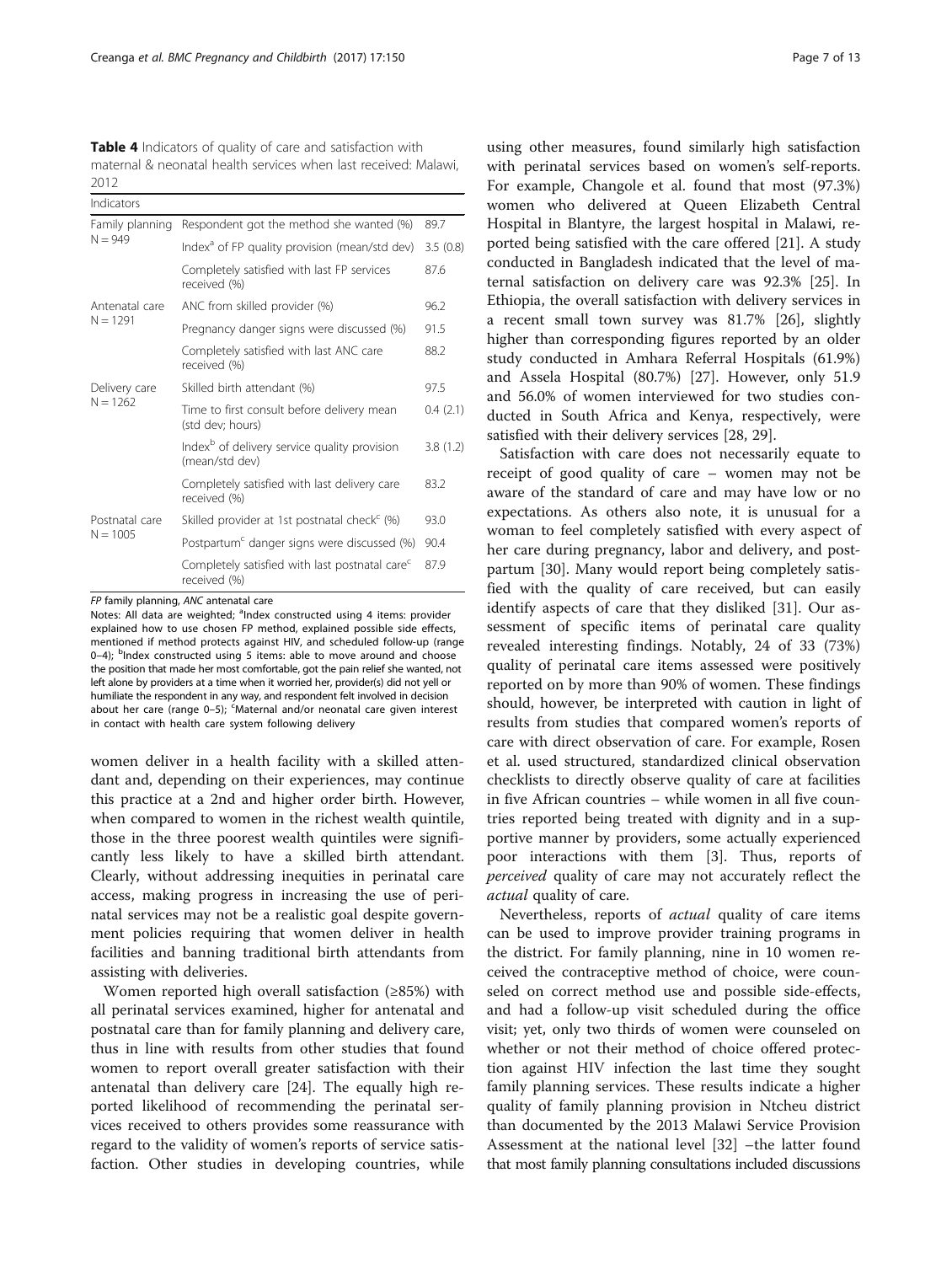<span id="page-7-0"></span>

| Characteristics                                                 | Family planning   | Health service utilization (no = ref) - OR (95% CI) | Antenatal care              | Delivery care         | Postnatal care    |
|-----------------------------------------------------------------|-------------------|-----------------------------------------------------|-----------------------------|-----------------------|-------------------|
|                                                                 | Ever use          | Current use                                         | initiation in 1st trimester |                       |                   |
| Socio-demographic                                               |                   |                                                     |                             |                       |                   |
| Parity $(3-4 = ref)$                                            |                   |                                                     |                             |                       |                   |
|                                                                 | 0.22 (0.15, 0.32) | 1.00 (0.74, 1.36)                                   | 1.15 (0.77, 1.70)           | 13.01 (1.71, 78.76)   | 1.04(0.73, 1.47)  |
| $\sim$                                                          | 0.61 (0.41, 0.92) | 1.07(0.77, 1.47)                                    | 1.10 (0.73, 1.64)           | 0.70(0.31, 1.54)      | 1.47 (1.00, 2.18) |
| Σń                                                              | 1.02 (0.65, 1.61) | 1.13 (0.81, 1.58)                                   | 0.69 (0.43, 1.09)           | 0.94 (0.39, 2.25)     | 1.14 (0.78, 1.65) |
| Religion (Other Christian = ref)                                |                   |                                                     |                             |                       |                   |
| Catholic                                                        | 0.83 (0.60, 1.16) | 0.94 (0.71, 1.24)                                   | 0.82 (0.56, 1.21)           | 0.93 (0.40, 2.19)     | 0.86 (0.62, 1.19) |
| Presbyterian                                                    | 0.97 (0.63, 1.50) | 0.74 (0.52, 1.05)                                   | 1.21 (0.79, 1.85)           | 0.66 (0.25, 1.76)     | 0.83 (0.55, 1.24) |
| Other                                                           | 1.01 (0.54, 1.88) | 0.61 (0.34, 1.10)                                   | 0.70(0.31, 1.55)            | 0.83 (0.18, 3.80)     | 0.72(0.38, 1.35)  |
| Ngoni ethnicity (no = ref)                                      | 0.75(0.48, 1.19)  | 0.85 (0.59, 1.25)                                   | 0.70 (0.45, 1.09)           | 0.76 (0.22, 2.62)     | 0.61 (0.37, 0.99) |
| Married/living together (unmarried/divorced/widowed = ref)      | 3.85 (2.64, 5.61) | 3.86 (2.58, 5.78)                                   | $1.27$ (0.76, 2.11)         | 1.09 (0.39, 3.09)     | 1.12(0.73, 1.71)  |
| Reading level (reads the entire sentence = ref)                 |                   |                                                     |                             |                       |                   |
| Cannot read simple sentence                                     | 0.63 (0.46, 0.86) | 0.78 (0.60, 1.02)                                   | 1.47 (1.05, 2.07)           | 1.24 (0.59, 2.62)     | 0.93 (0.69, 1.25) |
| Reads part of sentence                                          | 1.74 (1.06, 2.87) | 1.15 (0.80, 1.66)                                   | 1.10 (0.68, 1.78)           | 6.94 (0.95, 50.68)    | 1.13 (0.73, 1.75) |
| Household wealth (5th/richest = ref)                            |                   |                                                     |                             |                       |                   |
| 1st (poorest)                                                   | 0.89 (0.55, 1.45) | 0.69 (0.45, 1.04)                                   | 0.79 (0.46, 1.37)           | 0.16 (0.03, 0.80)     | 0.78 (0.48, 1.25) |
| 2nd                                                             | 0.94(0.62, 1.44)  | 0.77 (0.55, 1.09)                                   | 1.02 (0.65, 1.59)           | 0.18(0.04, 0.84)      | 0.64(0.44, 0.95)  |
| 3rd                                                             | 1.04 (0.67, 1.62) | 0.84 (0.59, 1.20)                                   | 1.01 (0.63, 1.61)           | 0.15 (0.03, 0.72)     | 0.86 (0.56, 1.32) |
| 4th                                                             | 1.02 (0.66, 1.59) | 0.89 (0.62, 1.28)                                   | 1.00 (0.62, 1.60)           | 0.23 (0.05, 1.19)     | 0.93 (0.60, 1.44) |
| Closest facility to the woman's residence                       |                   |                                                     |                             |                       |                   |
| Perception that staff provides high quality services (no = ref) | 1.00 (0.60, 1.68) | 1.18 (0.79, 1.77)                                   | 1.34 (0.75, 2.39)           | 2.04 (0.78, 5.29)     | 1.54 (0.98, 2.43) |
| Perception that staff ensures patients' privacy (no = ref)      | 1.38 (0.79, 2.43) | 1.35 (0.82, 2.22)                                   | 0.72(0.39, 1.34)            | $0.53$ $(0.12, 2.42)$ | 1.43 (0.80, 2.58) |
| Perception that provider(s) is always available (no = ref)      | 0.88(0.52, 1.47)  | 1.01 (0.64, 1.58)                                   | 0.88 (0.51, 1.52)           | 1.65(0.52, 5.26)      | 0.67 (0.40, 1.12) |
| Perception that facility is clean (no = ref)                    | 0.78 (0.32, 1.88) | 1.00 (0.51, 1.94)                                   | 2.45 (0.84, 7.11)           | n/a                   | 1.24 (0.58, 2.65) |
| Perception that unmarried women can access FP services          | 1.31 (0.97, 1.77) | 1.27 (0.99, 1.62)                                   |                             |                       |                   |
| Time to reach closest facility $(1-2 h = ref)$                  |                   |                                                     |                             |                       |                   |
| $<$ 30 min                                                      | 1.54 (1.00, 2.36) | 1.25 (0.87, 1.80)                                   | 0.84 (0.53, 1.36)           | 1.39 (0.37, 5.31)     | 2.18 (1.34, 3.55) |
| $30-59$ min                                                     | 1.17(0.84, 1.64)  | 1.29 (0.97, 1.71)                                   | 0.86 (0.60, 1.23)           | 1.10 (0.49, 2.49)     | 1.10 (0.80, 1.52) |
| >2 h                                                            | 0.96 (0.64, 1.45) | 1.01(0.73, 1.41)                                    | 0.60 (0.38, 0.97)           | 0.75 (0.30, 1.86)     | 0.74(0.51, 1.08)  |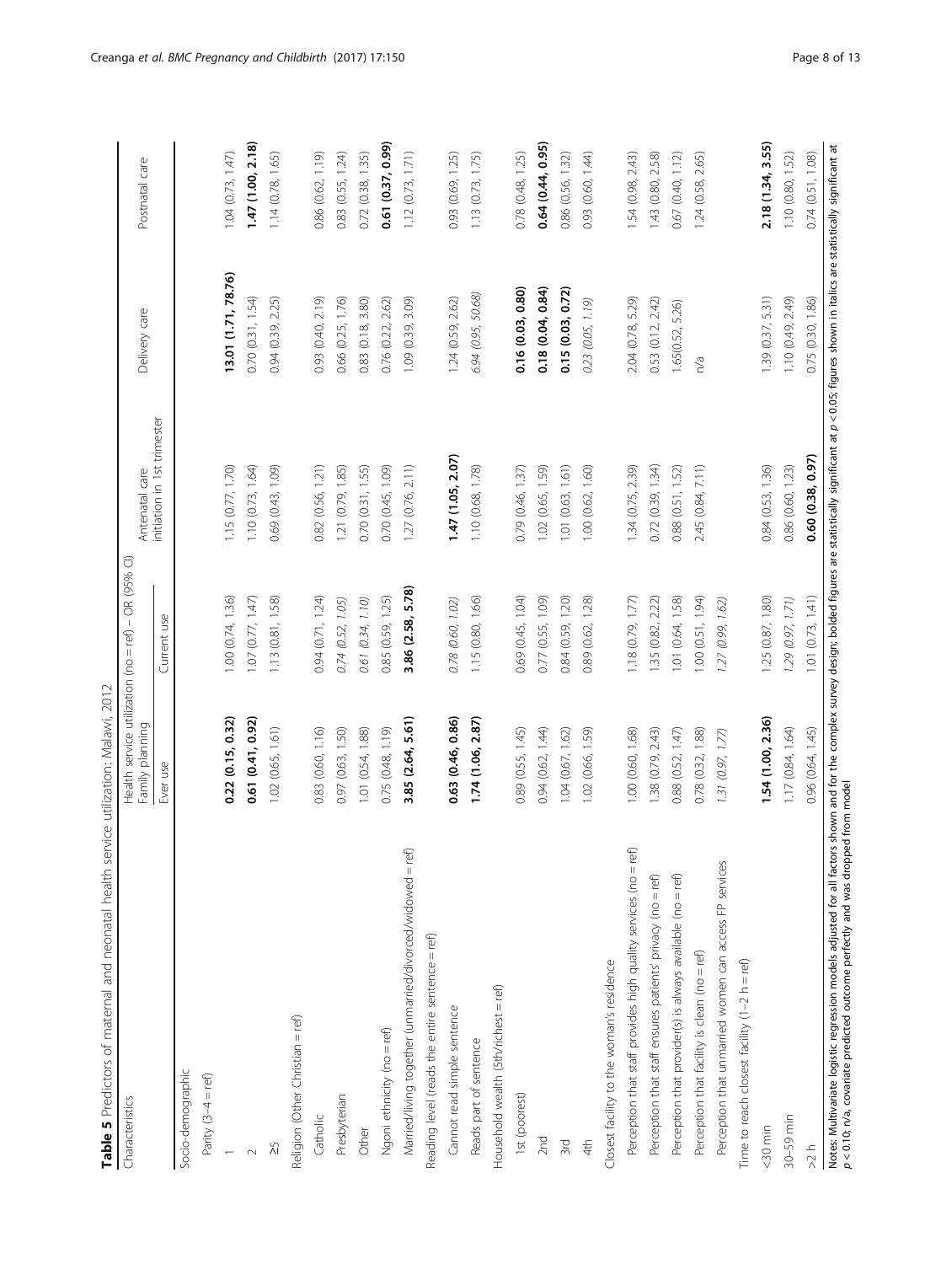| $\overline{\phantom{a}}$               |
|----------------------------------------|
| )<br>                                  |
|                                        |
|                                        |
|                                        |
| $\overline{\phantom{a}}$<br>ï          |
| j<br>÷                                 |
|                                        |
| ī<br>֖֖֖֖֖֚֚֚֚֚֚֚֚֚֚֚֚֬֝֝֓֡֬֝֬֝֓֬֝֬֝֓֬ |
| i<br>j                                 |
| $\ddot{\phantom{0}}$                   |
| ć<br>j                                 |
| j<br>j                                 |
| ļ                                      |
|                                        |
| $\overline{\phantom{a}}$               |
| $\mathbf$                              |
|                                        |
| ¢<br>l<br>f                            |
| $\frac{1}{2}$                          |
|                                        |
|                                        |
| í<br>j<br>Ï<br>i                       |
|                                        |
| ş                                      |
| Ó<br>ï                                 |
|                                        |
|                                        |
| í                                      |
| 5)<br>1                                |
| $\overline{\phantom{a}}$               |
|                                        |
| $\frac{1}{2}$                          |
|                                        |
| j                                      |
| İ<br>ĺ                                 |
|                                        |
|                                        |
| d                                      |
| ã                                      |
|                                        |
| Ċ                                      |
| Š                                      |
| 1<br>)<br>5<br>5                       |
|                                        |
| ļ                                      |
|                                        |
|                                        |
|                                        |
|                                        |
|                                        |
| j                                      |
| $\overline{1}$                         |
| Í                                      |
|                                        |
|                                        |
| $\ddot{\phantom{a}}$                   |
|                                        |
|                                        |
| j<br>Ï                                 |
|                                        |
|                                        |
|                                        |
|                                        |
| i                                      |
|                                        |
| j                                      |
| Ò                                      |
| Í                                      |
| :<br>5                                 |
|                                        |
| $\frac{1}{2}$<br>ì                     |
| $\mathfrak{c}$                         |
| able 6<br>j                            |
|                                        |
|                                        |
|                                        |
| I                                      |
|                                        |

<span id="page-8-0"></span>

| Table 6 Predictors of women's satisfaction with maternal and neonatal health services when last received: Malawi, 2012<br>Characteristics |                   | Complete satisfaction with services when last received (< complete satisfaction = ref) | $-$ OR (95% CI)   |                     |
|-------------------------------------------------------------------------------------------------------------------------------------------|-------------------|----------------------------------------------------------------------------------------|-------------------|---------------------|
|                                                                                                                                           | Family planning   | Antenatal care                                                                         | Delivery care     | Postnatal care      |
| Socio-demographic                                                                                                                         |                   |                                                                                        |                   |                     |
| Parity (3-4 = ref)                                                                                                                        |                   |                                                                                        |                   |                     |
|                                                                                                                                           | 0.75(0.41, 1.39)  | 0.84(0.51, 1.39)                                                                       | 0.82 (0.52, 1.29) | 1.05 (0.62, 1.78)   |
| $\sim$                                                                                                                                    | 0.67 (0.39, 1.15) | 0.87 (0.51, 1.49)                                                                      | 0.69 (0.43, 1.12) | 0.96 (0.55, 1.66)   |
| $\frac{5}{2}$                                                                                                                             | 0.72(0.41, 1.27)  | 0.64(0.39, 1.06)                                                                       | 0.95 (0.57, 1.58) | 0.98 (0.56, 1.74)   |
| Religion (Other Christian = ref)                                                                                                          |                   |                                                                                        |                   |                     |
| Catholic                                                                                                                                  | 1.24(0.70, 2.21)  | 0.95 (0.59, 1.52)                                                                      | 1.26 (0.82, 1.95) | 1.08 (0.66, 1.77)   |
| Presbyterian                                                                                                                              | 0.52 (0.31, 0.89) | 0.55(0.34, 0.91)                                                                       | 0.70(0.43, 1.14)  | 0.85(0.47, 1.51)    |
| Other                                                                                                                                     | 0.43 (0.18, 1.01) | 1.06 (0.42, 2.68)                                                                      | 1.64(0.69, 3.91)  | 1.84 (0.61, 5.62)   |
| Ngoni ethnicity (no = ref)                                                                                                                | 1.68 (0.94, 3.00) | 1.78 (1.04, 3.05)                                                                      | 1.63 (1.00, 2.68) | 1.80(1.02, 3.16)    |
| Married/living together (unmarried/divorced/widowed = ref)                                                                                | 1.84 (0.96, 3.51) | 1.50 (0.91, 2.48)                                                                      | 0.60 (0.34, 1.08) | 1.58 (0.91, 2.74)   |
| Reading level (reads the entire sentence = ref)                                                                                           |                   |                                                                                        |                   |                     |
| Cannot read simple sentence                                                                                                               | 0.73 (0.45, 1.18) | 0.80 (0.52, 1.24)                                                                      | 0.81 (0.54, 1.22) | 0.91 (0.58, 1.43)   |
| Reads part of sentence                                                                                                                    | 0.85 (0.45, 1.59) | 0.59 (0.35, 0.99)                                                                      | 0.66 (0.39, 1.10) | 1.05 (0.56, 2.00)   |
| Household wealth (5th/richest = ref)                                                                                                      |                   |                                                                                        |                   |                     |
| 1st (poorest)                                                                                                                             | 0.73(0.39, 1.38)  | 0.76 (0.40, 1.44)                                                                      | 0.73(0.42, 1.26)  | 0.53 (0.28, 1.02)   |
| 2nd                                                                                                                                       | 0.97 (0.54, 1.76) | 0.66(0.38, 1.12)                                                                       | 0.79(0.47, 1.32)  | 0.58 (0.32, 1.06)   |
| 3rd                                                                                                                                       | 1.15(0.60, 2.17)  | 0.83(0.47, 1.47)                                                                       | 0.66(0.38, 1.14)  | 0.82(0.42, 1.57)    |
| 4th                                                                                                                                       | 1.22(0.62, 2.38)  | 1.21 (0.65, 2.25)                                                                      | 0.73(0.43, 1.24)  | 0.89 (0.46, 1.74)   |
| Closest facility to the woman's residence                                                                                                 |                   |                                                                                        |                   |                     |
| Perception that staff provides high quality services (no = ref)                                                                           | 1.06(0.52, 2.15)  | 1.77 (1.00, 3.12)                                                                      | 1.97 (1.20, 3.26) | $1.54$ (0.75, 3.14) |
| Perception that staff ensures patients' privacy (no = ref)                                                                                | 0.94(0.39, 2.24)  | 0.56 (0.25, 1.30)                                                                      | 0.78(0.42, 1.46)  | 0.24 (0.07, 0.78)   |
| Perception that provider(s) is always available (no = ref)                                                                                | 1.33 (0.67, 2.68) | 1.65 (0.95, 2.87)                                                                      | 1.31 (0.79, 2.16) | 0.99(0.51, 1.92)    |
| Perception that facility is clean (no = ref)                                                                                              | 2.21 (0.91, 5.35) | 1.91 (0.80, 4.57)                                                                      | 2.85 (1.38, 5.89) | 3.53 (1.50, 8.30)   |
| Perception that unmarried women can access FP services                                                                                    | 0.65 (0.41, 1.05) |                                                                                        |                   |                     |
| Time to reach closest facility (1-2 h = ref)                                                                                              |                   |                                                                                        |                   |                     |
| $<$ 30 min                                                                                                                                | 0.53 (0.31, 0.93) | 0.46 (0.27, 0.80)                                                                      | 0.54 (0.32, 0.89) | 0.53 (0.31, 0.91)   |
| $30-59$ min                                                                                                                               | 0.83 (0.51, 1.36) | 0.65 (0.41, 1.04)                                                                      | 1.02 (0.66, 1.58) | 1.10 (0.65, 1.87)   |
| >2 h                                                                                                                                      | 2.71 (1.18, 6.21) | 0.66 (0.38, 1.13)                                                                      | 1.13 (0.69, 1.84) | 0.90 (0.49, 1.66)   |
| Maternal health service utilization indicators                                                                                            |                   |                                                                                        |                   |                     |
| Place where FP services last obtained (Government facility = ref) <sup>ª</sup><br>Private/mission-based facility                          | 1.57 (0.77, 3.23) |                                                                                        |                   |                     |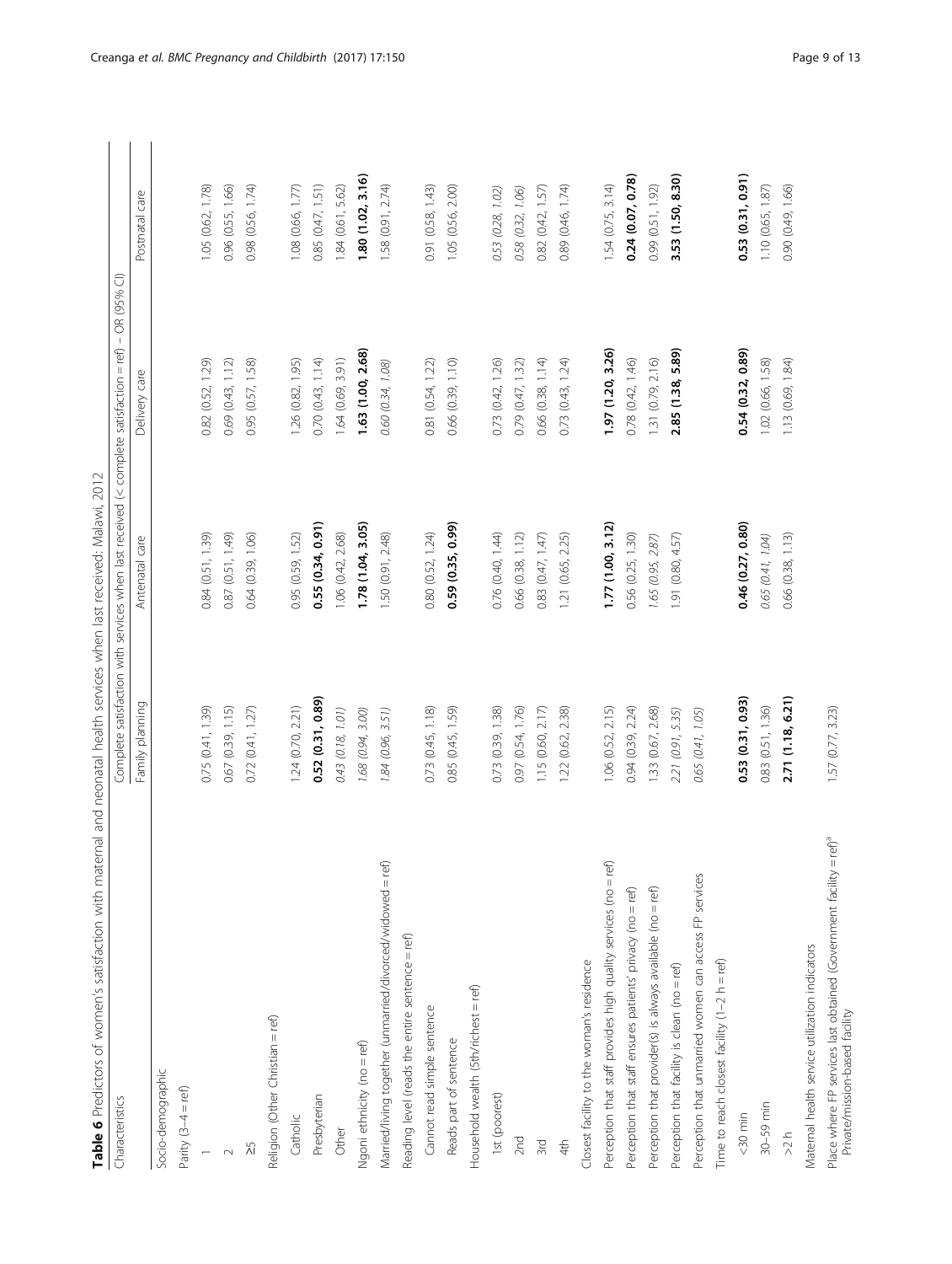| 15t                                                                                            | 1.05 (0.64, 1.73) |                   |
|------------------------------------------------------------------------------------------------|-------------------|-------------------|
| 3rd                                                                                            | 0.63 (0.30, 1.12) |                   |
| Number of ANC visits last pregnancy                                                            | 0.94(0.78, 1.12)  |                   |
| Facility ownership last delivery (Government facility = ref)<br>Private/mission-based facility | 1.36 (.086, 2.15) |                   |
| Timing of 1st postnatal check <sup>b</sup> (weeks)                                             |                   | 1.01 (0.89, 1.15) |
| Number of checks within 2 months postpartum <sup>b</sup>                                       |                   | 1.04(0.77, 1.42)  |
| Quality of services when last received                                                         |                   |                   |
| 0.80 (0.63, 1.03)<br>Respondent got the FP method she wanted (no = ref)                        |                   |                   |
| 1.49(1.21, 1.84)<br>Index <sup>c</sup> of FP quality provision                                 |                   |                   |
| ANC from skilled provider (no = ref)                                                           | 0.44(0.14, 1.38)  |                   |
| Pregnancy danger signs were discussed (no = ref)                                               | 1.29 (0.70, 2.36) |                   |
| Skilled birth attendant (no = ref)                                                             | 0.51 (0.20, 1.33) |                   |
| Time to first consult before delivery (hours)                                                  | 1.03 (0.95, 1.12) |                   |
| Index <sup>a</sup> of delivery service quality provision                                       | 1.96 (1.70, 2.27) |                   |
| Skilled provider at 1st postnatal check <sup>p</sup> (no = ref)                                |                   | 0.40(0.14, 1.17)  |
| Postpartum <sup>p</sup> danger signs were discussed (no = ref)                                 |                   | 2.65 (1.46, 4.80) |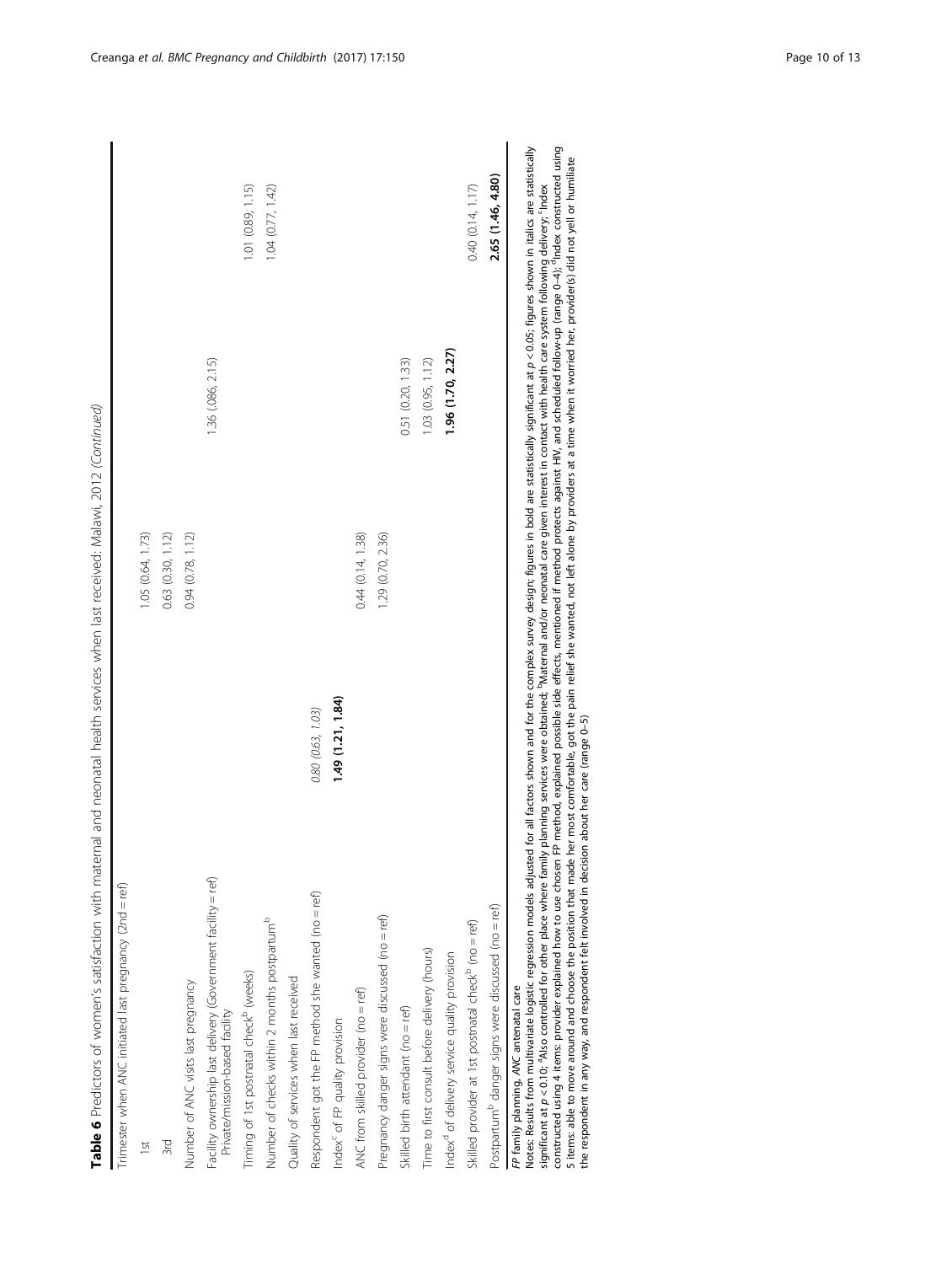of client concerns about her contraceptive method (75%), but fewer included discussions about side effects (44%) and only 23% of consultations had any discussion related to STIs. With regard to delivery care, only about half of women reported being able to move around and deliver in their preferred position, about 3 in 4 felt involved in their care, about 4 in 5 got the pain relief they wanted, and 85% were not yelled at or humiliated and were not left alone at a time when it worried them. These findings closely match results from other studies [[3,](#page-11-0) [33](#page-12-0)]. For example, the most frequently mentioned form of disrespect in the study by Rosen et al. was abandonment and neglect during labor, and the same study reported lack of adequate pain relief for some participants [\[3](#page-11-0)].

The World Health Organization recommends monitoring and evaluation of maternal satisfaction to improve the quality and efficiency of health care during childbirth [[14](#page-11-0)]. Our analysis identified significant predictors of women's satisfaction with the perinatal health services received in Ntcheu district, Malawi. Key among these were quality of care elements. A perceived high quality of care being offered at the closest health facility increased the odds of women reporting complete vs less than complete satisfaction with the antenatal and delivery services received. Also, the perception that the closest health facility was clean increased the odds of women reporting complete vs less than complete satisfaction with both delivery and postnatal services. While we did not record where these services were actually obtained, with more than half of women having to travel more than an hour to the closest health facility, this was likely the place where care had been obtained. We also found strong associations between elements of actual quality of care and women's satisfaction with the care received. This serves as validation for the measures we used to examine actual quality of perinatal care (i.e. family planning quality index, several items in the L&D management quality index, danger sign discussions during antenatal and postnatal care), and also as indication that women can likely recognize and value high quality services. Notably, the higher the family planning quality index and the L&D management quality index, the significantly more likely women were to report complete vs less than complete satisfaction with family planning and delivery services received, respectively; also, having discussed postnatal danger signs with a provider significantly increased the likelihood of reporting complete vs less than complete satisfaction with postnatal care. On the other hand, receipt of services from a skilled provider did not increase women's odds of reporting complete satisfaction with services. This may be due to women's expectation to have skilled providers available in health facilities, which has already become the norm. Somewhat surprisingly, relative to women who were 1–2 h away from the closest health facility, those <30 min away had about half the odds of being completely satisfied with all four types of perinatal health services; yet, those living >2 h had 2.7 times significantly higher odds of being completely satisfied with the family planning services they last received. It may be that the closest facilities were lower level and/or lower quality facilities and women who traveled longer appreciated getting the services they want; with regard to family planning, those who travel longer value the opportunity of getting their preferred method.

The study is not without limitations. It is representative of catchment areas of 20 of the 33 health facilities in Ntcheu district [\[22\]](#page-11-0), but may not be representative of the entire district or other districts in Malawi. All data are self-reported by the women interviewed. Information about the timing when each type of service was last received was not recorded, thus there is risk of recall bias. Also, responses are prone to social desirability bias, which is possible given the high rates of reported service utilization and satisfaction with services. We did not rely on validated measures of quality of care perceptions, yet used culturally sensitive questions to yield relevant and easy to measure quality of care indicators. Of note, our survey questions did not separately capture information on maternal versus neonatal checks within 2 months postpartum; thus, we cannot draw conclusions for use, predictors of use, and patient satisfaction with postnatal services separately for mothers and infants.

## Conclusions

Our study has important implications. In Ntcheu district, there is a need to promote initiation of antenatal care early in pregnancy not only to improve the likelihood of women being well informed and for pregnancy complications, if they occur, to be identified early, but also in light of evidence that high quality information received from providers during pregnancy results in favorable pregnancy outcomes [[18](#page-11-0)]. Health workers in all types of facilities have a responsibility to inform women about the care they should expect, while the quality of perinatal care and women's satisfaction with such should continue to be examined in Malawi. With over 80% of women delivering and receiving family planning services in public facilities, the Ministry of Health in Malawi should strengthen these facilities and ensure that good quality perinatal care is available for all women irrespective of socio-economic status. The current heightened attention paid to maternal and neonatal health service utilization as well as to maternal and neonatal morbidity and mortality outcomes should be coupled with a keen interest in understanding women's satisfaction with the services received antepartum, intrapartum, and postpartum – all are key to improving quality of care for pregnant, delivering, and postpartum women in Malawi.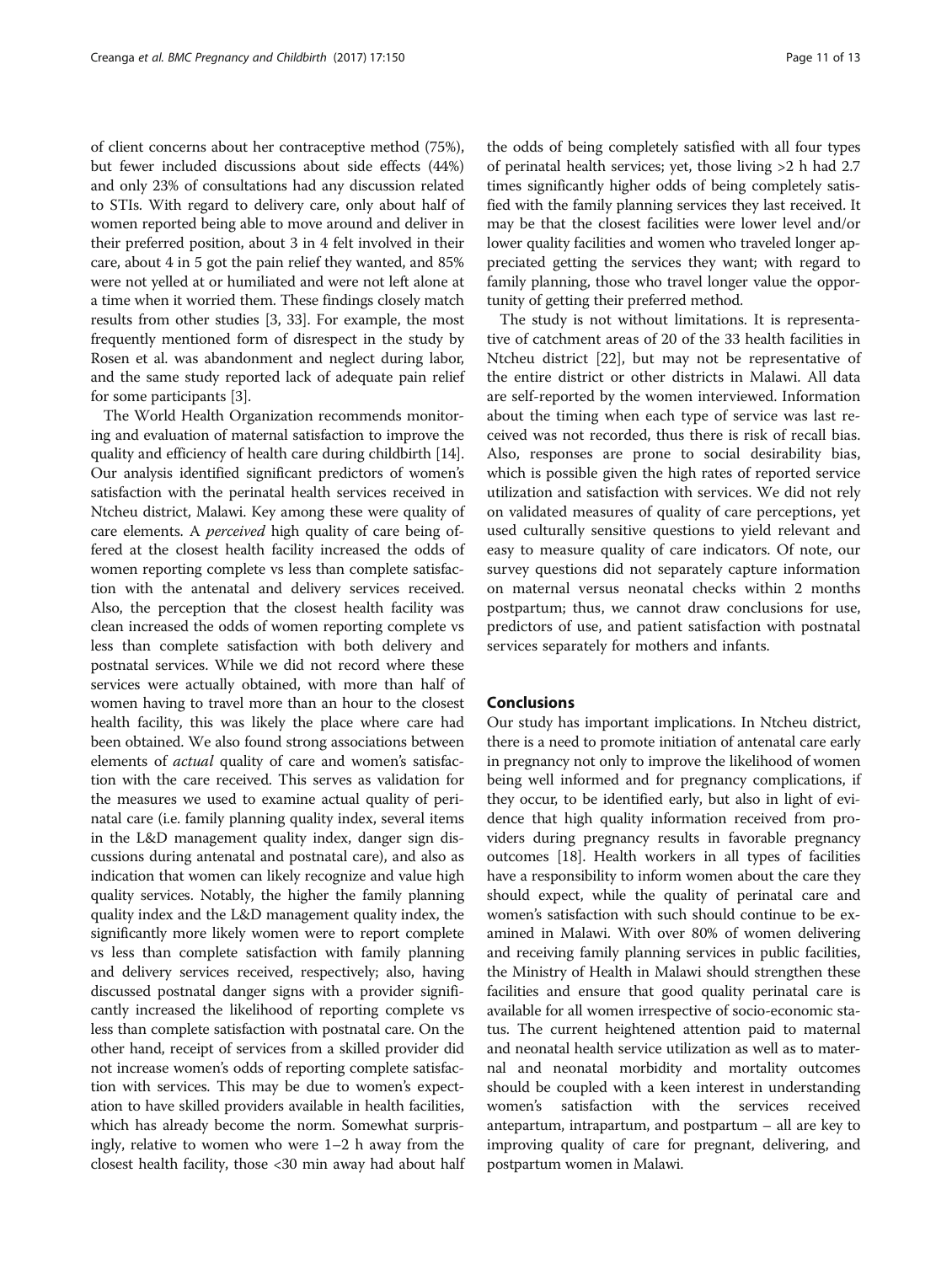# <span id="page-11-0"></span>Additional file

[Additional file 1:](dx.doi.org/10.1186/s12884-017-1331-7) Data file. (XLSX 372 kb)

#### Abbreviations

ANC: Antenatal care; FP: Family planning; FP/RH: Family planning/ reproductive health; GVH: Group villages; HIV: Human immunodeficiency virus; L&D: Labor and delivery; STIs: Sexually transmitted infections

#### Acknowledgements

The authors thank the staff of CARE Malawi for supporting implementation of the baseline data collection protocol and ensuring timely data collection, and the Government of Malawi, Ministry of Health, and Ntcheu District Health Management team, for facilitating implementation.

#### Funding

This research was supported by a grant to CARE USA from the Sall Family Foundation.

#### Availability of data and materials

The authors have access to all data. We can share data if needed.

#### Authors' contributions

AAC, SG, ASK, TWM, and CG conceived the study; AAC conducted the analysis and wrote the first draft of the manuscript; all authors participated in the interpretation of data, critically reviewed the manuscript, read and approved the final version of the manuscript.

#### Competing interests

The authors declare that they have no competing interests.

#### Consent for publication

Manuscript uses data only. Informed consent was obtained from all participants.

# Ethics approval and consent to participate

The research protocol was reviewed and approved by Malawi's National Health Science Research Committee. Verbal informed consent was obtained from all study participants.

#### Publisher's Note

Springer Nature remains neutral with regard to jurisdictional claims in published maps and institutional affiliations.

#### Author details

<sup>1</sup>Department of International Health, International Center for Maternal and Newborn Health, Johns Hopkins Bloomberg School of Public Health, 615 N Wolfe Street, Room E8141, Baltimore, MD 21205, USA. <sup>2</sup>Department of Gynecology and Obstetrics, Johns Hopkins School of Medicine, Baltimore, USA. <sup>3</sup>Sexual, Reproductive, and Maternal Health Team, CARE USA, Atlanta, GA, USA. <sup>4</sup>College for Public Health and Social Justice, Saint Louis University, St. Louis, MO, USA. <sup>5</sup>CARE Malawi, Lilongwe, Malawi.

# Received: 25 March 2016 Accepted: 12 May 2017 Published online: 22 May 2017

#### References

- 1. United Nations. Millennium Developmental Goals report. 2015. Available at: [http://www.un.org/millenniumgoals/2015\\_MDG\\_Report/pdf/](http://www.un.org/millenniumgoals/2015_MDG_Report/pdf/MDG%202015%20rev%20(July%201).pdf) [MDG%202015%20rev%20\(July%201\).pdf](http://www.un.org/millenniumgoals/2015_MDG_Report/pdf/MDG%202015%20rev%20(July%201).pdf). Accessed 15 May 2017.
- de Bernis L, Sherratt DR, AbouZahr C, Van Lerberghe W. Skilled attendants for pregnancy, childbirth and postnatal care. Br Med Bull. 2003;67:39–57.
- 3. Rosen HE, Lynam PF, Carr C, Reis V, Ricca J, Bazant ES, Bartlett LA, Quality of Maternal and Newborn Care Study Group of the Maternal and Child Health Integrated Program. Direct observation of respectful maternity care in five countries: a cross-sectional study of health facilities in East and Southern Africa. BMC Pregnancy Childbirth. 2015;15(1):306.
- 4. Hulton LA, Matthews Z, Stones RW. A framework for the evaluation of quality of care in maternity services. Southampton: University of Southampton; 2000.
- 5. Haddad S, Fournier P, Machouf N, Yatara F. What does quality mean to lay people? Community perceptions of primary care services in Guinea. Soc Sci Med. 1998;47:381–94.
- 6. Andaleeb SS. Service quality perceptions and patient satisfaction: a study of hospitals in a developing country. Soc Sci Med. 2001;52:1359–70.
- 7. Reerink IH, Sauerborn R. Quality of primary health care in developing countries: recent experiences and future directions. Int J Qual Health Care. 1996;8:131–9.
- 8. Dettrick Z, Firth S, Soto EJ. Do strategies to improve quality of maternal and child health care in lower and middle income countries lead to improved outcomes? A review of the evidence. Plos One. 2013;8(12):e83070. doi[:10.](http://dx.doi.org/10.1371/journal.pone.0083070) [1371/journal.pone.0083070](http://dx.doi.org/10.1371/journal.pone.0083070). eCollection 2013.
- 9. Otis KE, Brett JA. Barriers to hospital births: why do many Bolivian women give birth at home? Rev Panam Salud Publica. 2008;24:46–53.
- 10. Rani M, Bonu S, Harvey S. Differentials in the quality of antenatal care in India. Int J Qual Health Care. 2008;20:62–71.
- 11. Mathole T, Lindmark G, Majoko F, Ahlberg BM. A qualitative study of women's perspectives of antenatal care in a rural area of Zimbabwe. Midwifery. 2004;20:122–32.
- 12. Bohren MA, Hunter EC, Munthe-Kaas HM, Souza JP, Vogel JP, Gülmezoglu AM. Facilitators and barriers to facility-based delivery in low- and middleincome countries: a qualitative evidence synthesis. Reprod Health. 2014;11(1):71. doi[:10.1186/1742-4755-11-71](http://dx.doi.org/10.1186/1742-4755-11-71).
- 13. Donabedian A. The definition of quality and approaches to its assessment. Ann Harbor: Health Administration Press; 1980.
- 14. Sawyer A, Ayres S, Abbot J, Gyte G, Rabe H, Dudley L. Measures of satisfaction with care during labour and birth: a comparative review. BMC Pregnancy Childbirth. 2013;13:108. doi:[10.1186/1471-2393-13-108.](http://dx.doi.org/10.1186/1471-2393-13-108)
- 15. Larrabee JH, Bolden LV. Defining patient-perceived quality of nursing care. J Nurs Care Qual. 2001;16(1):34–60.
- 16. Ministry of Health. Malawi National Reproductive Health Service Delivery Guidelines. Lilongwe, Malawi: Ministry of Health; 2007.
- 17. National Statistical Office (NSO) and ICF Macro. 2011. Malawi Demographic and Health Survey 2010. Zomba, Malawi, and Calverton, Maryland, USA: NSO and ICF Macro. Available at: [https://dhsprogram.com/pubs/pdf/FR247/FR247.pdf.](https://dhsprogram.com/pubs/pdf/FR247/FR247.pdf) Accessed 15 May 2017.
- 18. Kumbani LC, Chirwa E, Malata A, Odland JØ, Bjune G. Do Malawian women critically assess the quality of care? A qualitative study on women's perceptions of perinatal care at a district hospital in Malawi. Reprod Health. 2012;9:30. doi:[10.1186/1742-4755-9-30.](http://dx.doi.org/10.1186/1742-4755-9-30)
- 19. Chanza D, Chirwa E, Maluwa A, Malata A, Masache G. Factors affecting the choice for home deliveries in Malawi. Afr J Midwifery Womens Health. 2012;6:125–30.
- 20. Kumbani L, Bjune G, Chirwa E, Malata A, Odland JØ. Why some women fail to give birth at health facilities: a qualitative study of women's perceptions of perinatal care from rural Southern Malawi. Reprod Health. 2013;10:9. doi[:10.1186/1742-4755-10-9.](http://dx.doi.org/10.1186/1742-4755-10-9)
- 21. Changole J, Bandawe C, Makanani B, Nkanaunena K, Taulo F, Malunga E, Kafulafula G. Patients' satisfaction with reproductive health services at Gogo Chatinkha Maternity Unit, Queen Elizabeth Central Hospital, Blantyre, Malawi. Malawi Med J. 2010;22(1):5–9.
- 22. Gullo S, Galavotti C, Sebert Kuhlmann A, Msiska T, Hastings P, Marti CN. Effects of a social accountability approach, CARE's Community Score Card, on reproductive health-related outcomes in Malawi: A cluster-randomized controlled evaluation. PLoS One. 2017;12(2):e0171316.
- 23. National Statistical Office. 2015. Malawi MDG Endline Survey 2014. Zomba, Malawi: National Statistical Office. Available at: [http://www.undp.org/](http://www.undp.org/content/dam/malawi/docs/general/Malawi_MDG_Report_2014.pdf) [content/dam/malawi/docs/general/Malawi\\_MDG\\_Report\\_2014.pdf](http://www.undp.org/content/dam/malawi/docs/general/Malawi_MDG_Report_2014.pdf). Accessed 15 May 2017.
- 24. Brown S, Lumley J. Satisfaction with care in labor and birth: a survey of 790 Australian Women. Birth. 1994;21(1):4–13.
- 25. Hasan A, Chompikul J, Bhuiyan SU. Patient Satisfaction with Maternal and Child Health Service among Mothers Attending the Maternal and Child Health Training in Dahaka Bangeladish, Mahidol University, 2007.
- 26. Bitew K, Ayichiluhm M, Yimam K. Satisfaction on Delivery Service and Its Associated Factors among Mothers Who Gave Birth in Public Health Facilities of Debre Markos Town, Northwest Ethiopia. Biomed Res Int. 2015;2015:460767. doi:[10.1155/2015/460767](http://dx.doi.org/10.1155/2015/460767). Epub 2015 Aug 10.
- 27. Tayelgn A, Zegeye DT, Kebede Y. Mothers' satisfaction with referral hospital delivery service in Amhara Region, Ethiopia. BMC Pregnancy Childbirth. 2011;11:78. doi[:10.1186/1471-2393-11-78](http://dx.doi.org/10.1186/1471-2393-11-78).